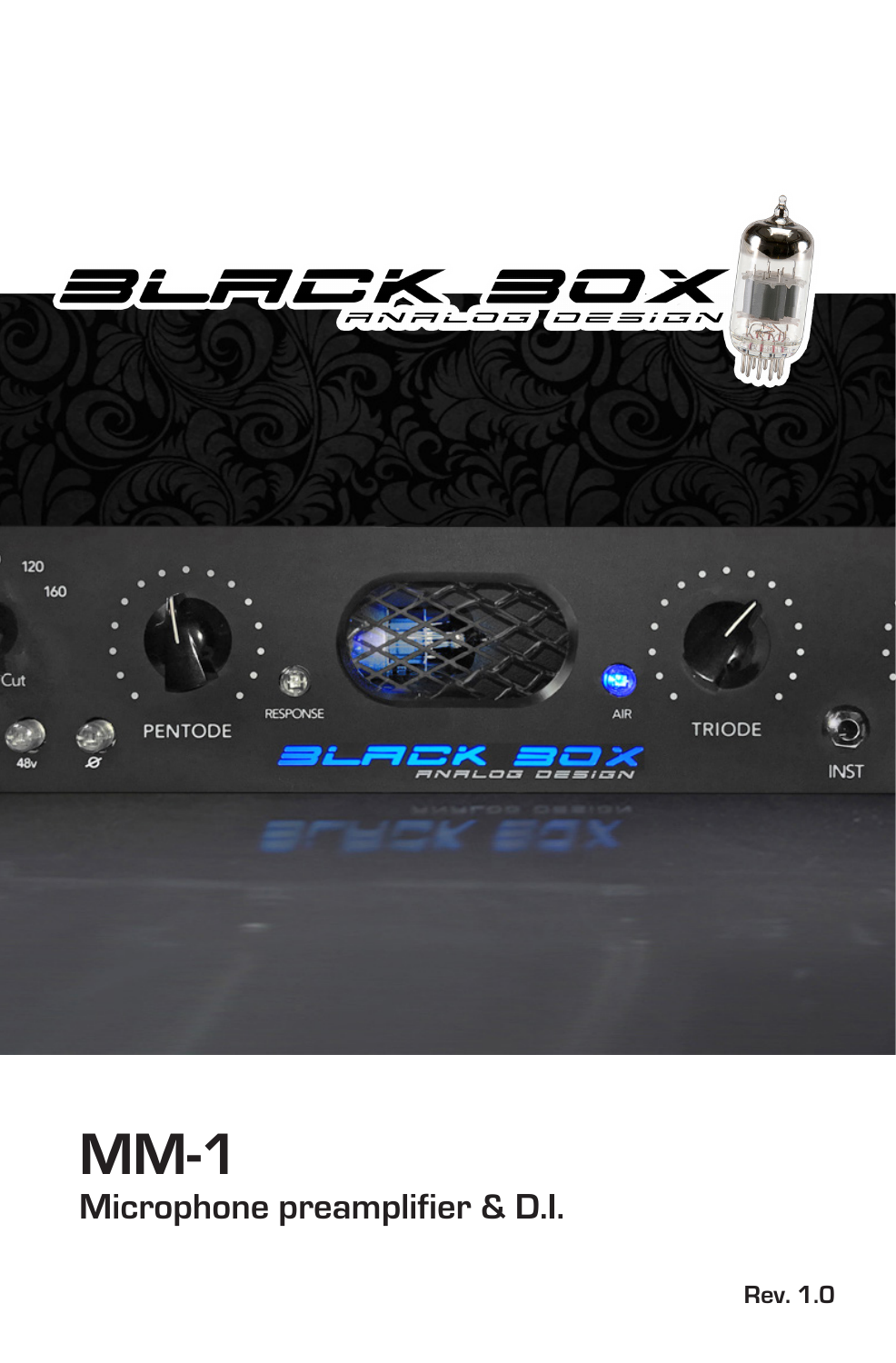### **REDEFINING WHAT A PREAMP CAN DO**

#### **(AGAIN)**

The Black Box Analog Design MM-1 vacuum tube preamp is an entirely new approach to capturing audio. It's not based on any existing circuit but designed from the ground up, using the best parts and ignoring all of the standard ideas of how a preamp "should work". We took the concept behind our original microphone preamp, incorporated everything we discovered while building the HG-2, made it even more flexible, added features and even made it more affordable! The result is an incredibly versatile piece of gear that not only sounds amazing but shatters the idea of what a preamp can do!

Until now, a preamp simply amplified the signal; you essentially got one sound and the ability turn it up or down. The MM-1 on the other hand allows you to drastically shape the response curve of the unit without using an EQ, control the harmonic content from pristine to full on saturation and even control the dynamics without a compressor!

All of the shaping is done at the tubes and from the constantly variable interaction between stages allowing you to dial in virtually unlimited tonal possibilities. You can find the sweet spot of any microphone and instrument easily and naturally.

Congratulations on your new preamp!

Robert & Eric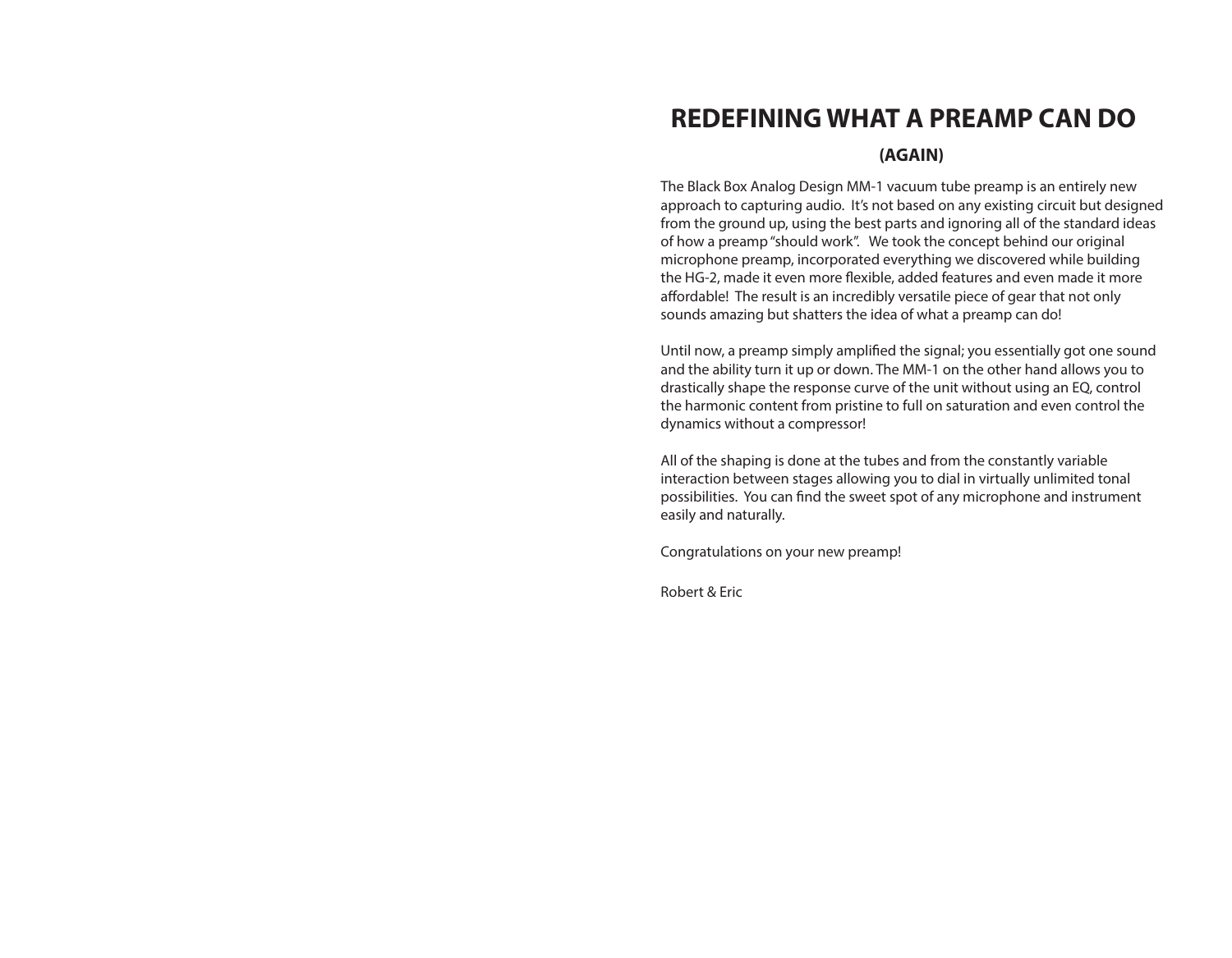### **IMPORTANT SAFETY INFORMATION**

### **READ ALL INSTRUCTIONS BEFORE USE**

# **WARNING!**

<u>/!\</u>

**For your safety, the information in this manual must be followed to minimize the risk of electric shock. Failure to do so may result in property damage, injury or loss of life.**

### **IMPORTANT SAFETY INSTRUCTIONS**

**WARNING:** This device contains high voltage electricity capable of delivering lethal shocks if used improperly.

- **Never, under any circumstances operate this unit without being connected to a properly grounded circuit! If you are unsure, consult an electrician to make sure your outlet is properly grounded before plugging the unit in. •**
- **Never defeat ground using a ground lift or other device.**
- **Never expose unit to moisture or water**
- **Never connect a microphone to the unit if hands are wet/damp**
- **Do not attempt to service unit or open the case for any reason. • Internal capacitors are capable of delivering dangerous shocks even after the unit has been unplugged.**
- **Do not plug in or operate unit if it is visibly damaged.**
- **Never replace fuse with a fuse of a different rating.**

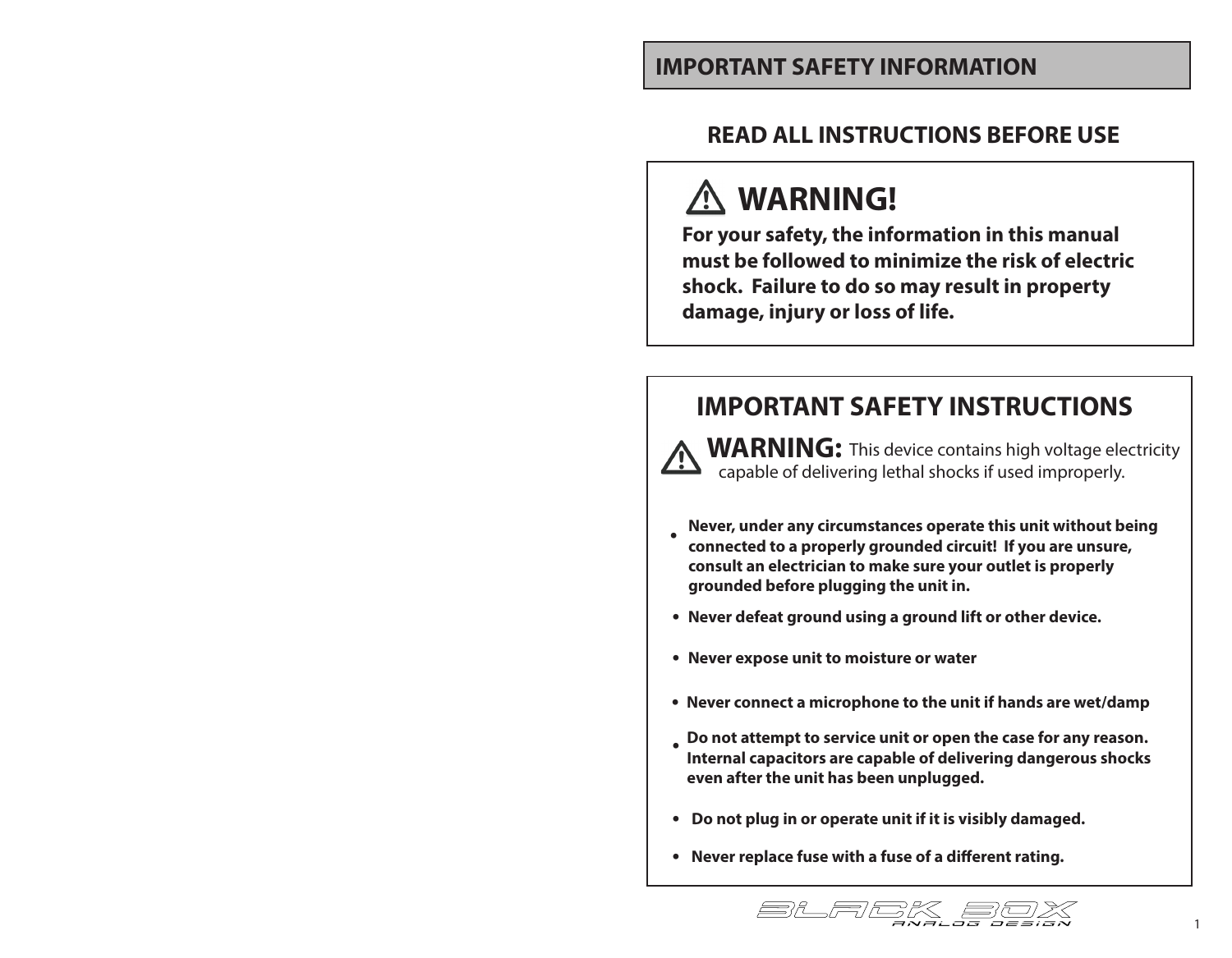### **INTRODUCTION**

### **READ ME!**

**While no one likes to read manuals, the** *Black Box Analog Design™* **MM-1 mic pre is different than any other microphone preamplifier both in how it's designed and how it functions so taking a few minutes to understand the approach and controls will have you getting great tones MUCH faster!**

### **WHAT IS SO DIFFERENT ABOUT IT? (AND DOES IT REALLY CHANGE HOW I USE IT?)**

Most microphone preamplifiers do one thing: increase the gain of a signal. While that is great, we think a pre should do more. We think it should be able to help you dial in tones and character, right there at the first stage.

TheMM-1 allows you to control how you capture a sound and get it right before you ever hit tape or your converters! And yes, it does change how you use it. In fact, once you get used to the controls, dialing in a tone and finding the sweet spot feels more like playing an instrument than using a preamp.

With the MM-1, you have the ability to dramatically shape the frequency response, harmonic content, saturation and even dynamic range. This control means that you can do things never before possible with a preamp and that you will hear your microphones and D.I. signals like you've never heard them before. It also means that it's possible to dial in tones that are not what you're after so understanding the controls and approach behind the unit is important. It might seem different at first but we promise that it's actually really simple and a ton of fun!

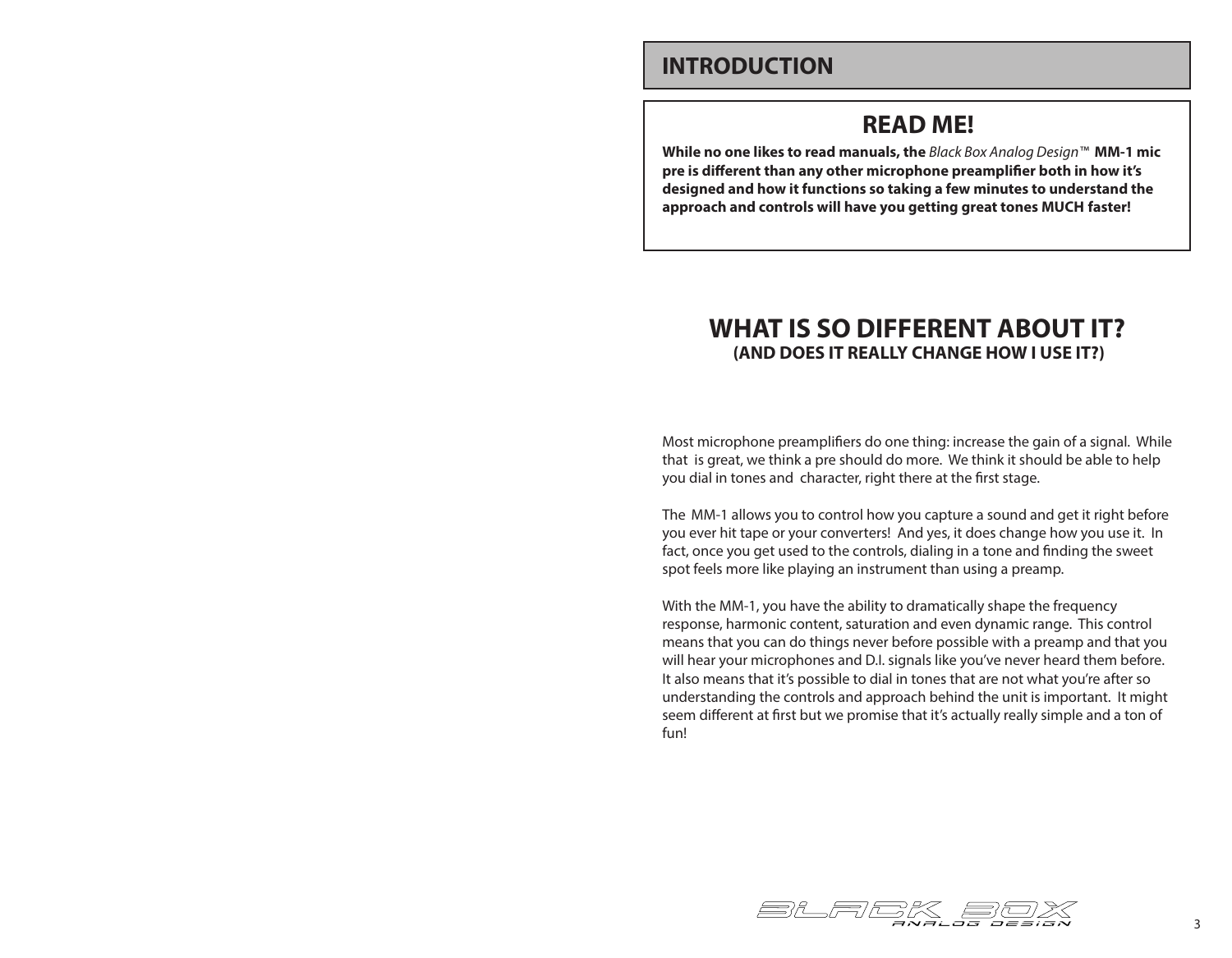### **CONTROLS**

#### **WHAT DOES THIS BUTTON DO?**





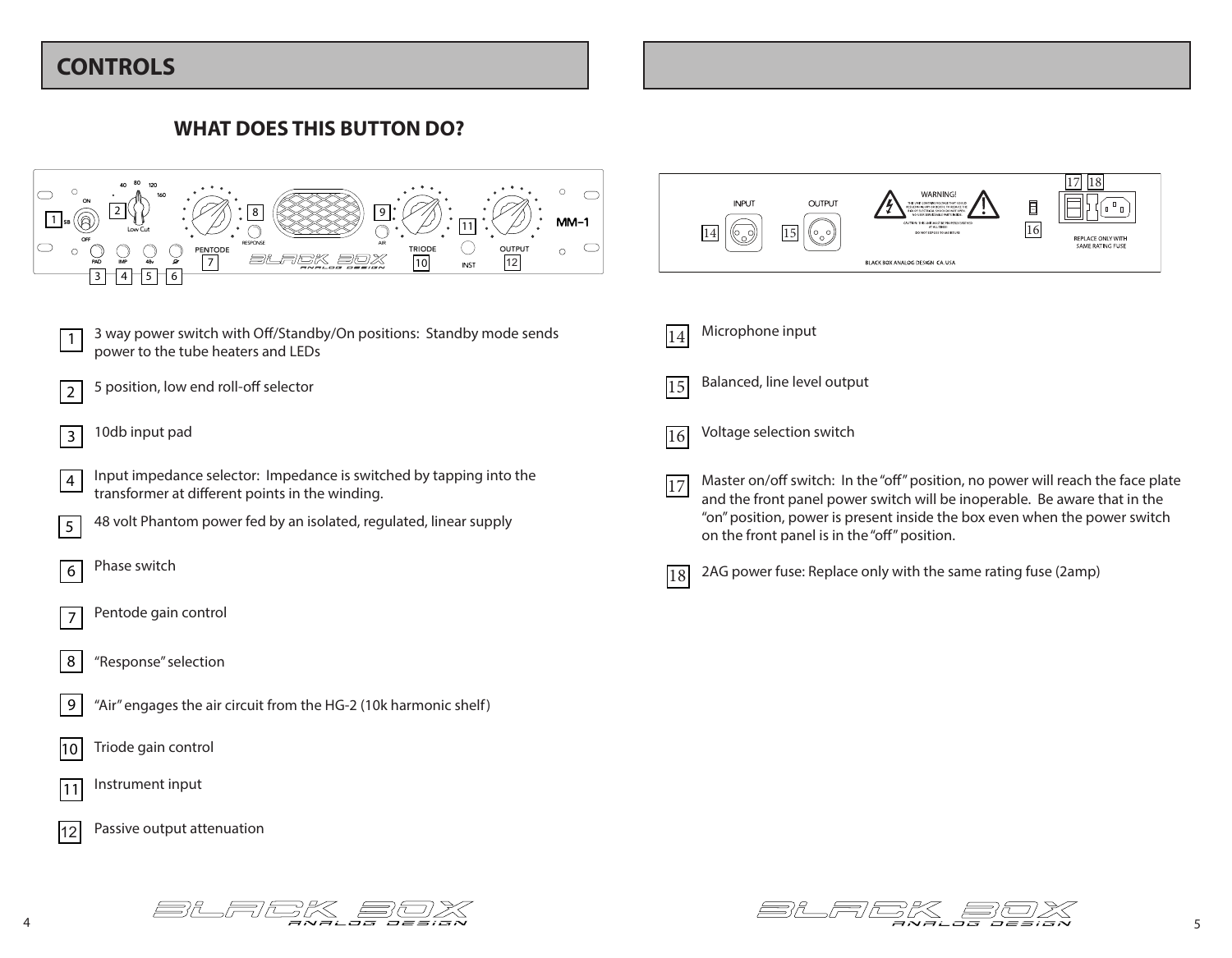### **CONTROLS**

#### **A CLOSER LOOK**

**While finding the sweet spot and getting the right tone with the** *MM-1* **pre is more about feel than anything, it is still helpful to know how each part of the circuit behaves and reacts. This section goes into more detail about what each control/stage does.**

#### **Pentode Stage ('response' disengaged)**

The Pentode stage is the first amplification stage and gives you extreme control over the frequency response of the mic pre as well as gain and beautiful harmonics. In the graph below you can see that when "response" is disengaged, the Pentode has a frequency response that "tilts" around a fixed top end depending on the gain setting. As you increase the gain, you also increase the low end.

The Pentode can also be pushed into the Triode much the way you can drive one stage of a guitar amplifier into the next. The result here is of course much more subtle but it can have a very pleasing effect.

#### **Pentode Stage ('response' engaged)**

When the alternate response mode is engaged (by pushing the 'Response' button), the top end of the Pentode stage is no longer fixed. The Pentode stage will still tilt but the top end has a gentle roll off to allow for an entirely new set of frequency responses.

#### **Triode Stage**

The Triode stage of the circuit is located after the Pentode stage and can be thought of as "drive". Rather than the frequency control of the Pentode stage, the Triode stage is linear so it can be used to amplify the response curve of the Pentode stage as much as desired.

The triode stage is set up to allow for clean amplification of the signal as well as the ability to drive the signal into saturation. The Triode stage is set up to output a voltage swing of no more than 30 volts no matter the input so as you drive into the tube (both with the Pentode and Triode knobs), you begin to get harmonics, followed by saturation and eventually hard limiting without the artifacts associated with the attack and release of a compressor.

### **CONTROLS**

#### **Output**

The output knob is a passive attenuation after the Triode stage and can be used to set the overall output of the MM-1.

#### **Air**

The "Air" circuit is the same beloved circuit from the HG-2. Engaging the circuit adds a 10k shelf boost, made up mostly of harmonics for a lift that opens up your material.

#### **Input impedance**

Unlike most impedance switches on preamps today, we use real impedance switching by tapping into the custom made transformer at different points in the windings.

While the low impedance setting (button in) would usually be used for ribbon microphones, it sounds amazing on condensers and dynamics alike. In this mode you get a very mid-forward sound and an increase in gain and punch. The best way to describe the difference on a vocal track for example is the difference between an uncompressed vocal and a gently compressed one. It can do wonders for lead vocals and they often sit in the mix with authority right where you want them. This setting also allows you to back a singer off the microphone while still capturing all the detail without any of the excess sibilance, mouth noise and proximity issues.

The default setting (button out) is a more standard setting and sounds more "relaxed". It works well for lead vocals as well as backing vocals or stacks that sit perfectly in the mix and gives a very natural response on any source.

#### **Low Roll-off**

This simple roll-off circuit has been designed to give you a gentle roll off that allows you to filter out unwanted low end without adding large resonance peaks at the cutoff frequency.

#### **Instrument D.I.**

The instrument D.I. of the MM-1 follows the same signal path as the microphone input with the exception of the input transformer. The controls and gain stages allows for the same unique control over the signal. The D.I. is automatically activated when an instrument cable is inserted into it.



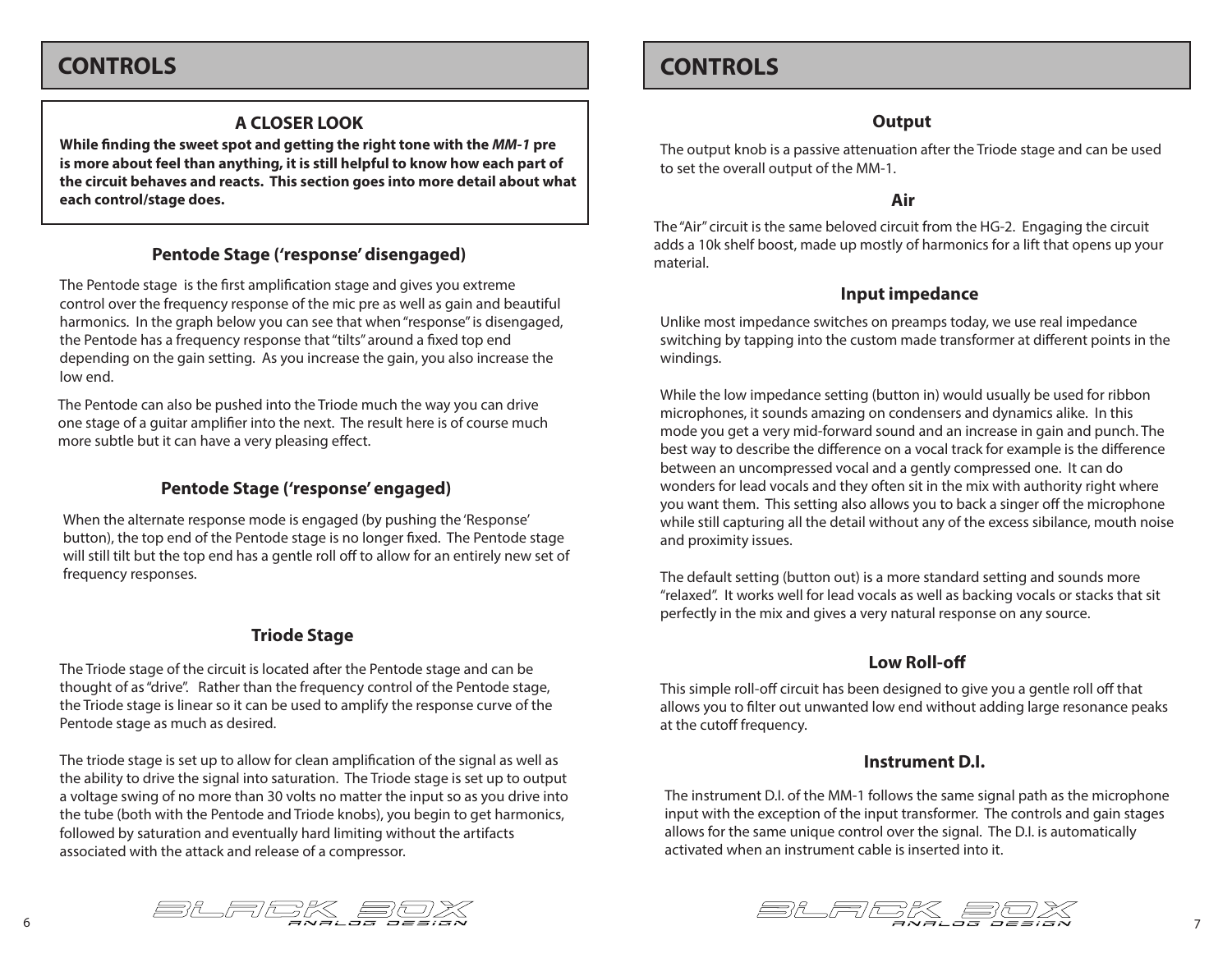### **IN USE**

#### **LET'S SHAPE TONE!**

**With an understanding of how each stage operates, lets look at how they can be used together to control what you capture.**

#### **- Set the Triode and Output to 12 o'clock**

#### **- Start with the Pentode**

Start with the Pentode at zero (no sound will pass) and begin to turn the knob clockwise. As you do, you will hear the response tilt, adding more and more low end as you increase the gain while the top end stays fixed.

#### **- Switch the response and Impedance**

While adjusting the Pentode knob, switch the 'response' setting and you will hear the top end change as it switches from being fixed (regardless of Pentode position) to rolled off, allowing for new frequency response curves.

Switching the input impedance will give you yet another set of response curves and possible combinations.

#### **- Low frequency roll off**

Along with the Pentode knob, input impedance and 'response' options, the low end roll off selector will help you shape the frequency response. Rather than a steep HPF, the roll off is an extremely gentle slope that extends all the way to the midrange with a 1db drop at 1k in the fully clockwise position. This gentle approach not only sounds more musical and natural but allows you to achieve a wide range of frequency response curves in conjunction with the other controls.

#### **- Triode**

Once you've achieved the frequency response you are after, adjust the Triode stage to drive that signal. Start by lowering the Triode and compensating by turning the output all the way up. This will result in extremely clean, high headroom amplification. As you increase the Triode gain, compensate as needed at the output and you will hear the Triode tube begin to add beautiful harmonics, saturation and eventually compression and limiting. By "squeezing" the signal between these two stages, you can actually control the dynamics of your material in an incredibly natural way and still get exactly the output you need for the next stage.

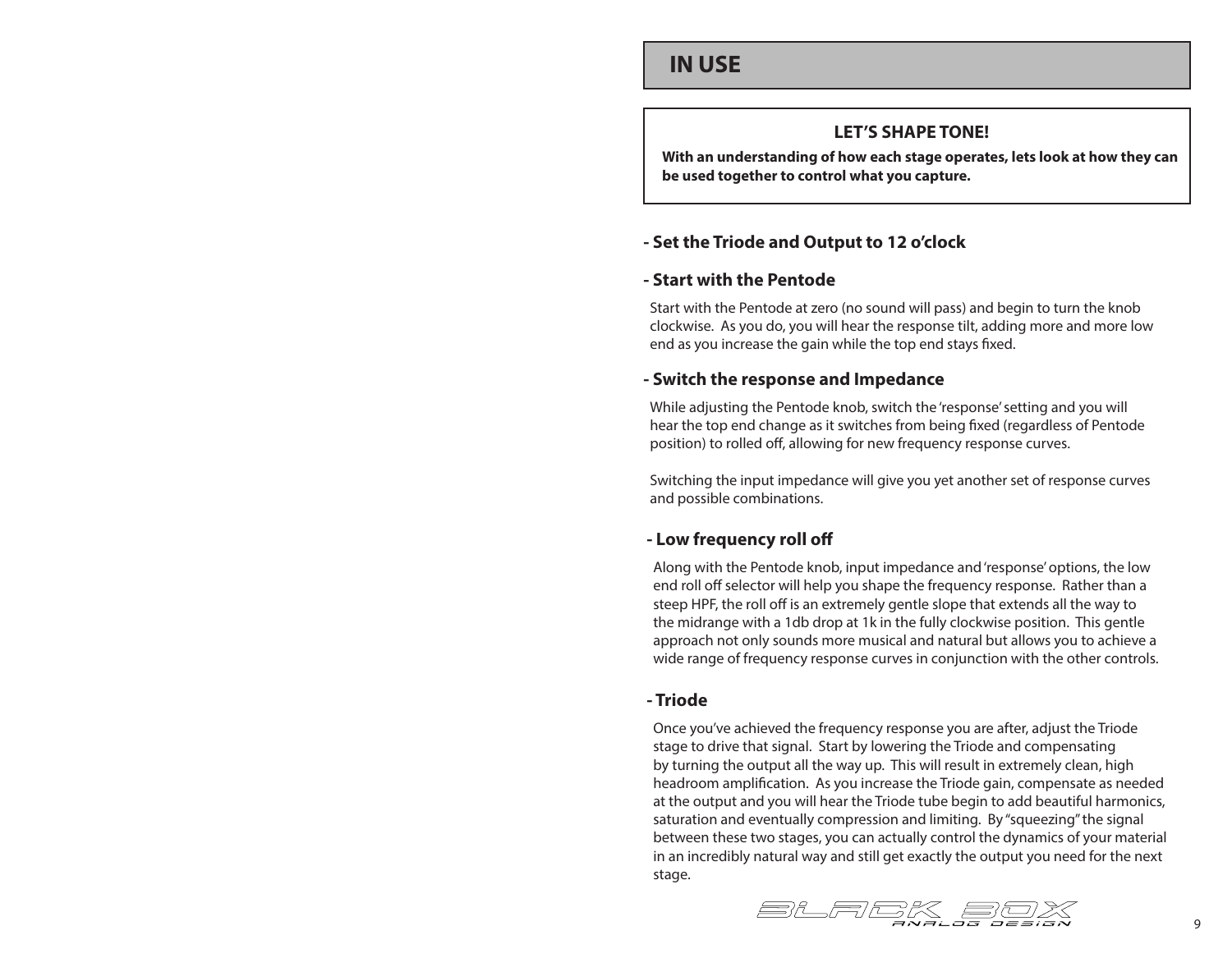### **EXAMPLES IN USE EXAMPLES IN USE**

**PAD**

 $\circ$  $\circlearrowright$  $\bigcirc$ 

 $\bigcirc$ 

**IMP 48v O**

PENTODE

SA.



**OUTPUT** 

C

 $\sim$ 

INST





Impedance out Impedance in



'Response' out 'Response' in (volume offset for graph) 'Response' & Impedance in (volume offset for graph)



RESPONSE AIR

FEK BOX